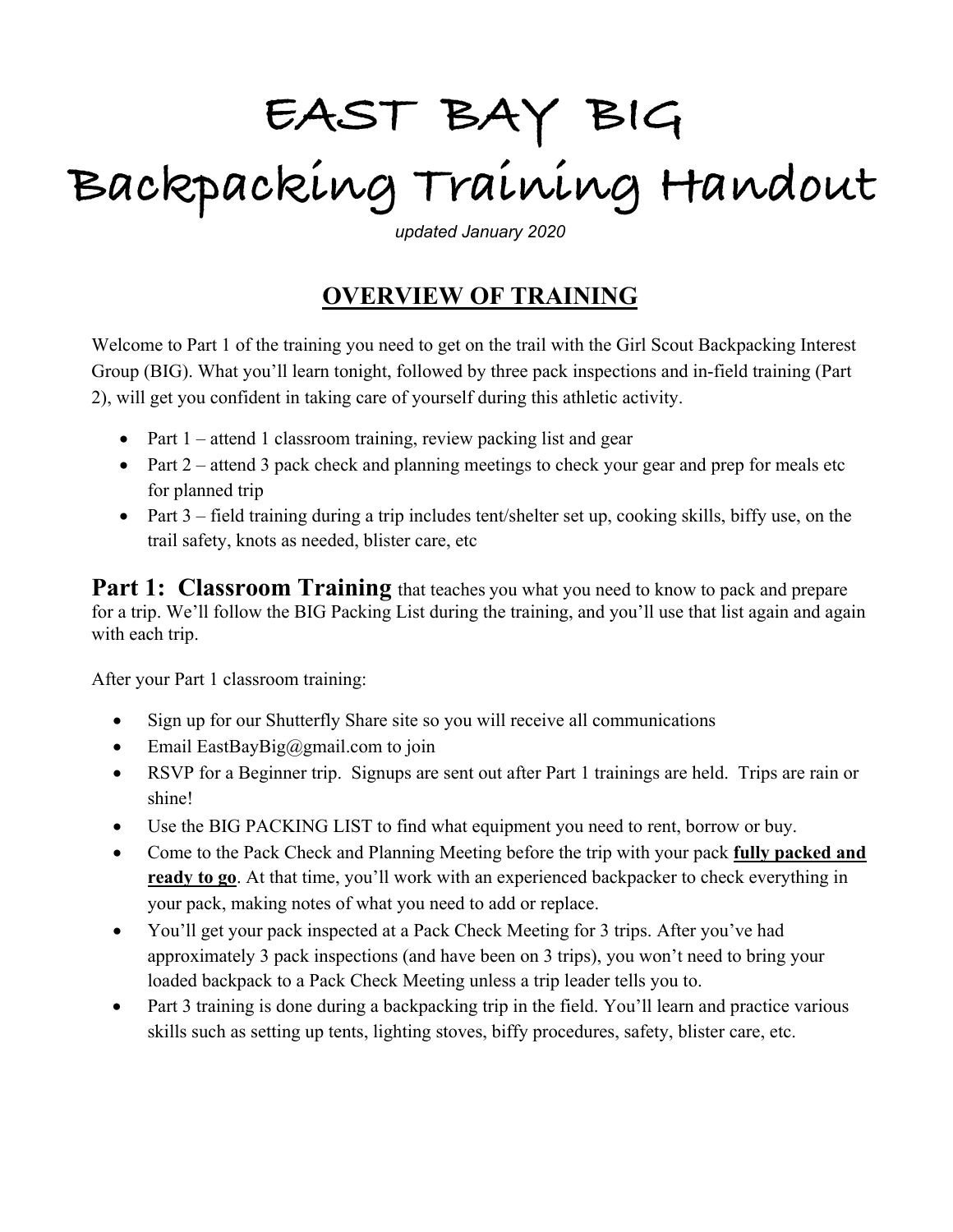**Part 2: Pack Check/Planning Meetings** The Pack Check and Planning Meetings for a trip are generally held on a weeknight preceding each trip. The main purpose of the meeting is to bring together the group that will be hiking, eating, and sleeping together.

At the meeting, you will:

- Turn in dues payment, trip payment, permission slips, driver forms, and health forms
- Learn details of the trip, including any special considerations (such as weather)
- Divide into sleeping and cooking groups
- Dinners and breakfasts are done as group meals
- Within each cooking group, plan menus and assign who will bring what
- Each person brings their own lunches (2) and own snacks for both days
- Divide up the group equipment that BIG provides: tents, cooking kits, fuel, etc.
- Arrange carpools as needed
- On the morning of the trip, you'll arrive at the meeting place all packed and ready to go, with water bottles filled with water. (Typically, there are no bathrooms available at the meeting site.)
- On the way home from the trip, we'll call families to tell them what time to arrive at the meeting site (typically mid-afternoon) for pickup.

**Part 3: Field Training** is done during a backpacking trip in the field. You'll learn and practice various skills such as setting up tents, lighting stoves, biffy procedures, safety, blister care, etc.

## **EQUIPMENT INFORMATION**

These notes provide guidance to parents and girls unfamiliar with backpacking equipment. Our backpacking group provides tents/shelters and all cooking equipment. We do have some personal equipment to loan, but you can rent too.

| <b>Where to RENT Backpacking Gear</b> | <b>Where to BUY Backpacking Gear</b>                                                |
|---------------------------------------|-------------------------------------------------------------------------------------|
| REI in Berkeley, Mountain View, SF    | Sunrise Mtn Sports/Livermore, REI, Any<br>Mountain                                  |
| Sports Basement in San Ramon          | Dom's/Livermore, Sports Basement/San Ramon                                          |
| <b>Outback Adventure in Fremont</b>   | Sporting goods stores such as Big 5, Dicks etc.<br>for rain gear, boots, pants, etc |
|                                       | Costco, Walmart, Campmor.com, other online,<br>thrift shops are excellent sources   |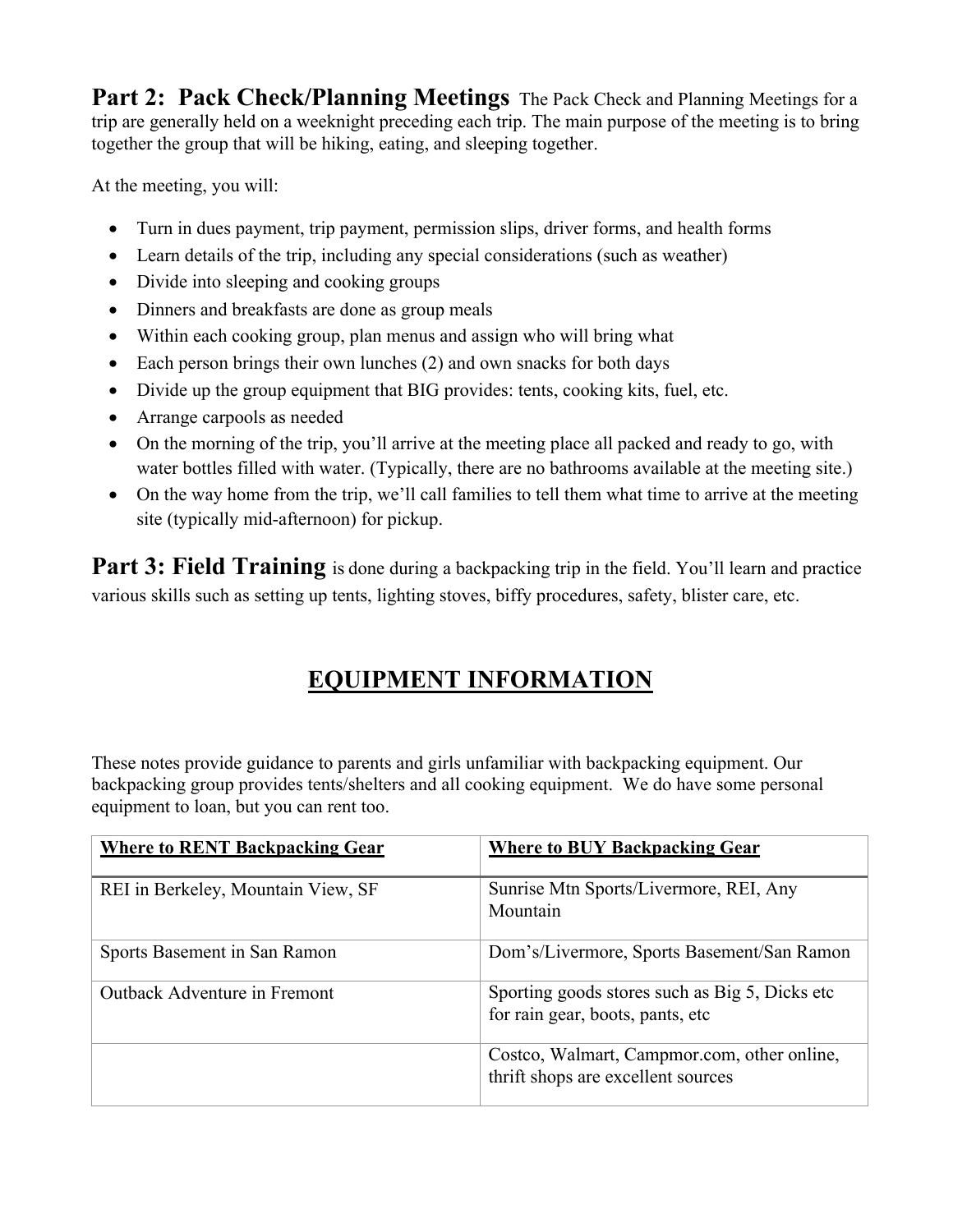#### **Boots**

Hiking boots are not required unless you are attending a long summer trip. Until then, sturdy sneakers or other athletic shoes with good support and a non-slip grip will be adequate for our Bay Area trips. But hiking boots will keep your feet drier in the rain and bigger is better than snug. While on the trail, feet will swell and will need room to expand.

#### **Backpack**

Backpacks come in two varieties. External frame backpacks have a visible metal frame on the outside, while internal frame backpacks have an internal frame that frames a large pouch. When buying or renting, make sure the pack is fitted by an expert in the store, and that you load it approx. 20% of your body weight and hike in it around the store for 20+ minutes. Trip leaders can make adjustments to the hip belt and shoulder straps at the Planning Meetings or on the trail as needed.

## **Sleeping Bag and Pad**

A mummy style, lightweight bag is needed. The mummy shape, vs. rectangular, has the best warmth to weight ratio. We backpack in rain also, so down fill is not recommended because when it gets wet, it loses its ability to keep you warm, unless it is one of the new "dry down" treated products. A closedcell foam sleeping pad is best. The closed-cell construction, will not absorb water and they roll or fold for carrying. A three-quarter-length pad is fine and weighs less. No yoga mats.

# **Clothing**

**Warm layer** Wool is best for keeping you warm, even when wet, and is wind- resistant, lightweight, and packable. I have found cashmere sweaters at the thrift shop for \$5-\$10 ea. Some synthetics, such as Polartec fleece, retain their warmth even in wet conditions. Fleece does not provide much resistance to wind, so it must be combined with a rain jacket or windbreaker. One disadvantage of synthetics is that they melt and adhere to skin when burnt, making burns more severe.

**Rain Gear** Your rain gear (pants/jacket) must be water proof and must fit over your clothing. You will be putting this on over your hiking pants, fleece, etc. The best way to test your gear is to put it on and get in the shower! You don't want to find out it's not waterproof in the rain, on a trip!

**Socks** Wool or acrylic socks are recommended with either silk or acrylic wicking liners to prevent blisters. Above all, no cotton! If you're wearing cotton socks, your feet will perspire, and you will end up with cold, damp feet. When it gets wet, cotton loses all insulating properties, so you may as well not be wearing anything on your feet at all. Wool is best, acrylic is second best.

# **Stoves, Fuel, Cooking Gear, Water Bottles**

BIG provides stoves, fuel and cooking pots/billie kits. We use compressed fuel, which is a mixture of butane and propane. "Billie kits" consists of a pot, lid, stove, lighter, soap, scraper and sponge. You will need to bring your own utensils, cup, and plate and two unbreakable 32 ounce/one liter water bottles, at least one MUST BE one liter/quart size/unbreakable, non-BPA ones, are great but Gatorade bottles work too. Your other bottle can be a bladder and can be larger.